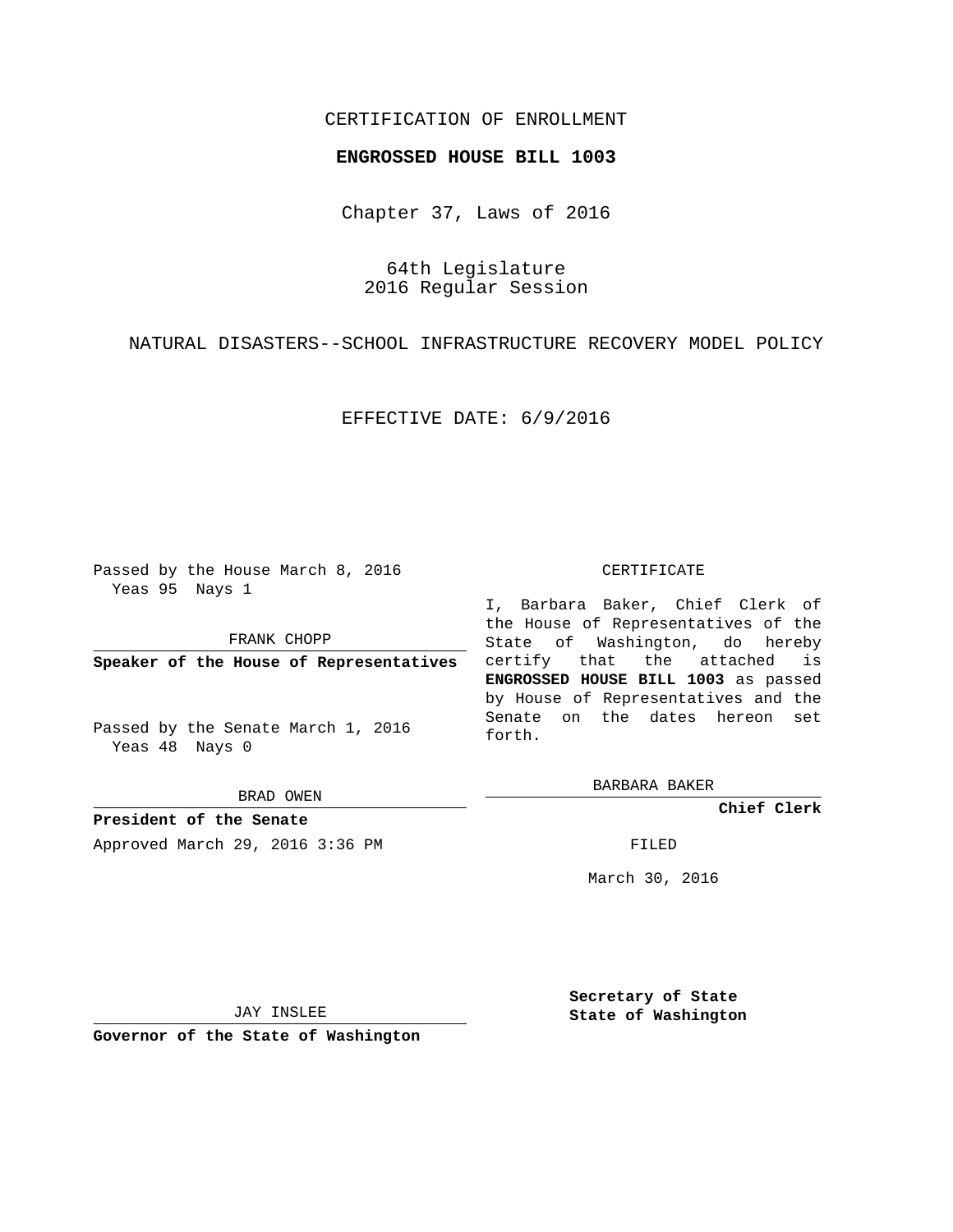### **ENGROSSED HOUSE BILL 1003**

AS AMENDED BY THE SENATE

Passed Legislature - 2016 Regular Session

# **State of Washington 64th Legislature 2015 Regular Session**

**By** Representatives Hawkins, Lytton, Magendanz, Bergquist, Hayes, Robinson, Parker, Ortiz-Self, Harris, Reykdal, Johnson, Senn, Muri, Farrell, Klippert, Pollet, Nealey, Manweller, Kretz, Hargrove, Appleton, Gregerson, Condotta, Kilduff, and Walkinshaw

Prefiled 12/05/14. Read first time 01/12/15. Referred to Committee on Education.

 AN ACT Relating to the development of a model policy on natural disaster school infrastructure recovery by the Washington state school directors' association; creating a new section; and providing 4 an expiration date.

5 BE IT ENACTED BY THE LEGISLATURE OF THE STATE OF WASHINGTON:

 NEW SECTION. **Sec. 1.** (1) The Washington state school directors' association shall develop a model policy addressing restoration of the safe learning environment disrupted by natural disaster impacts to school district infrastructures.

 (2) In developing the model policy, the school directors' association may consult with various stakeholders, including the appropriate resources within the office of the superintendent of public instruction, the Washington emergency management division of the state military department, risk management entities that work with school districts, nonprofit experts in disaster recovery, educational service districts, and school districts affected by 17 natural disasters.

18 (3) The model policy must:

19 (a) Take into consideration any guidance on infrastructure 20 recovery developed by the federal emergency management agency and the 21 Washington emergency management division;